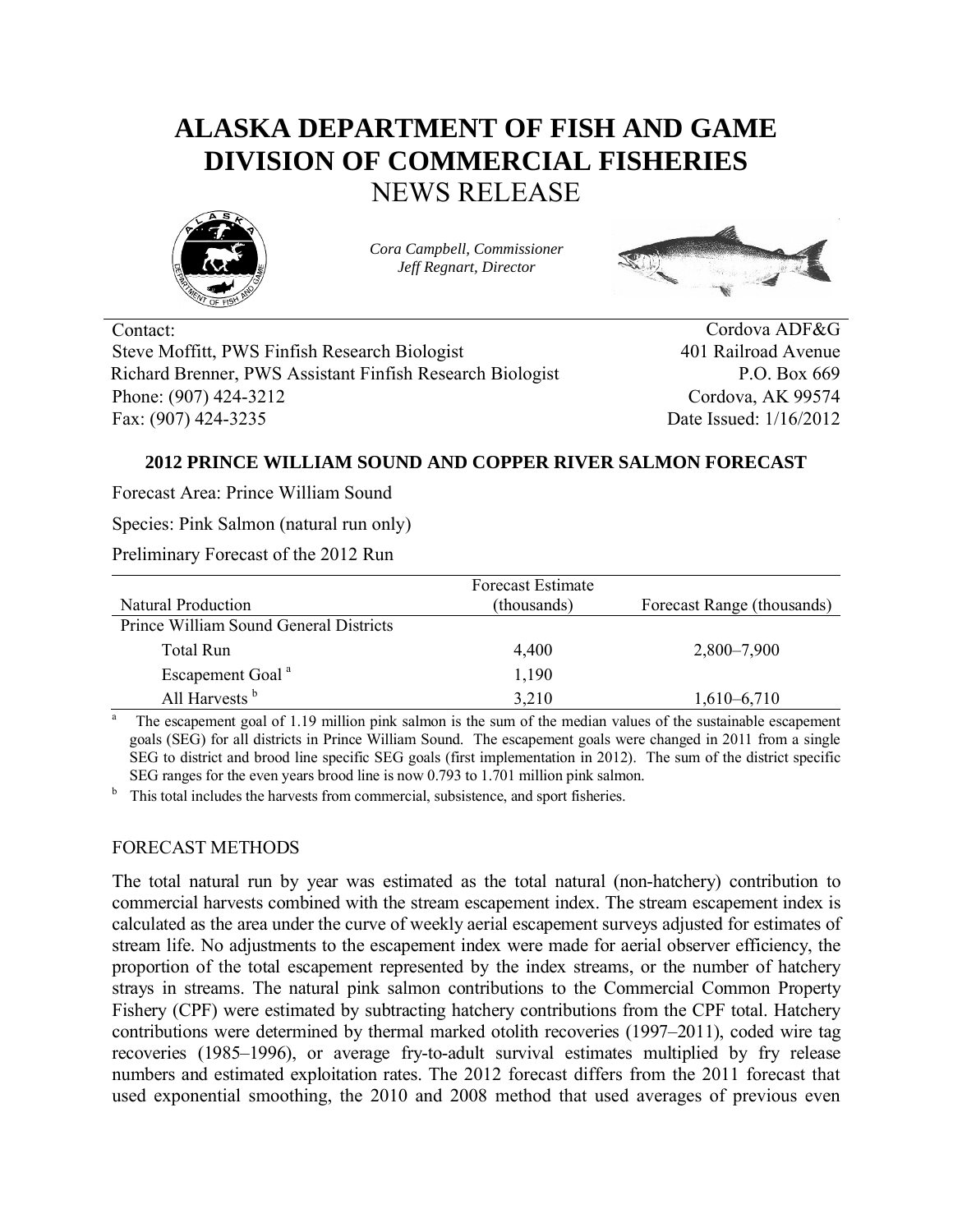brood year total runs, and the 1997–1999 method that used linear regressions of adult production versus brood year escapement index. Prior to 1997, forecast methods employed surveys of preemergent fry; however, these surveys ended in 1995. The forecast model for 2012 was selected by comparing the mean absolute percentage error (MAPE) and the standard deviation of the MAPE among the models examined. The total run forecast range was calculated by multiplying the forecast and the upper and lower values of the percent error of forecasts generated using the same method for 2004–2010.

## FORECAST DISCUSSION

The predicted natural total run of pink salmon in 2012 is a naïve forecast that uses the 2010 run estimate as the forecast of the 2012 total run. Beginning in 2004, the department stopped producing hatchery pink salmon forecasts because the hatchery operators were already producing forecasts for their releases. Forecast methods examined for the 2012 natural run included: 1) the previous even-brood-year total run (most naïve forecast method), 2) total run averages with 2–10 years of data (even brood years), and 3) linear regression of log-transformed total Prince William Sound (PWS) escapement versus log-transformed total PWS return by brood line, 4) exponential smoothing models using all years or just even brood years, 5) exponential smoothing forecasts corrected with juvenile survey catch per unit effort (CPUE) 6) juvenile survey CPUE vs. total run, and 7) the inclusion of Pacific Decadal Oscillation (PDO; http://jisao.washington.edu/pdo/) and GAK1 water temperature data (http://www.ims.uaf.edu/gak1/) in regression models. The 2012 forecast was estimated from the previous even year run size because the model forecasts had the lowest MAPE and the second lowest standard deviation of the MAPE. None of the models examined for natural pink salmon returning in even years produced forecasts with MAPE values below 100%.

The brood year 2010 escapement index (1.9 million) was within the sustainable escapement goal (SEG) range (1.25 million to 2.75 million) and ranked  $5<sup>th</sup>$  of the observed even-year escapements since 1960. If the 2012 total run forecast  $(4.4 \text{ million})$  is realized, it will be the 13<sup>th</sup> largest among the 26 even brood year returns since 1960. Environmental factors, which likely play a role in determining pink salmon returns in PWS, have been quite dynamic during the past 4–5 years. A warm regime, coinciding with generally high productivity of salmon, began in approximately 1977. Beginning in 2007, ocean temperatures at GAK1 along the Seward line were well below average (http://www.ims.uaf.edu/gak1/). The last few years have also been one of the longest periods of cold conditions, as measured by PDO index values, since the 1970s (http://jisao.washington.edu/pdo/). However, an El Nino event that spanned 2009–2010 corresponded to a period of positive PDO index values (http://www.elnino.noaa.gov/index.html) and the pink salmon returning to PWS in 2010 spent much of their ocean lives in warmer El Nino conditions. With the passing of the 2009–2010 El Nino, PDO values again became negative in June of 2010 and remain negative through November 2011. The ongoing La Nina event (http://www.elnino.noaa.gov/lanina.html) will likely keep ocean temperatures colder than normal in the northern Pacific through at least the spring of 2012. Pink salmon returning in 2012 entered the ocean in increasingly negative PDO conditions. Through November, the 2011 average PDO index rank as the  $6<sup>th</sup>$  most negative (coldest) in the last 100 years. Because cold ocean conditions are generally associated with lower salmon productivity, the pink salmon run in 2012 may be smaller than projected. It will not be known for several more years if the recent period of relatively cold ocean conditions signals the beginning of a new cold regime.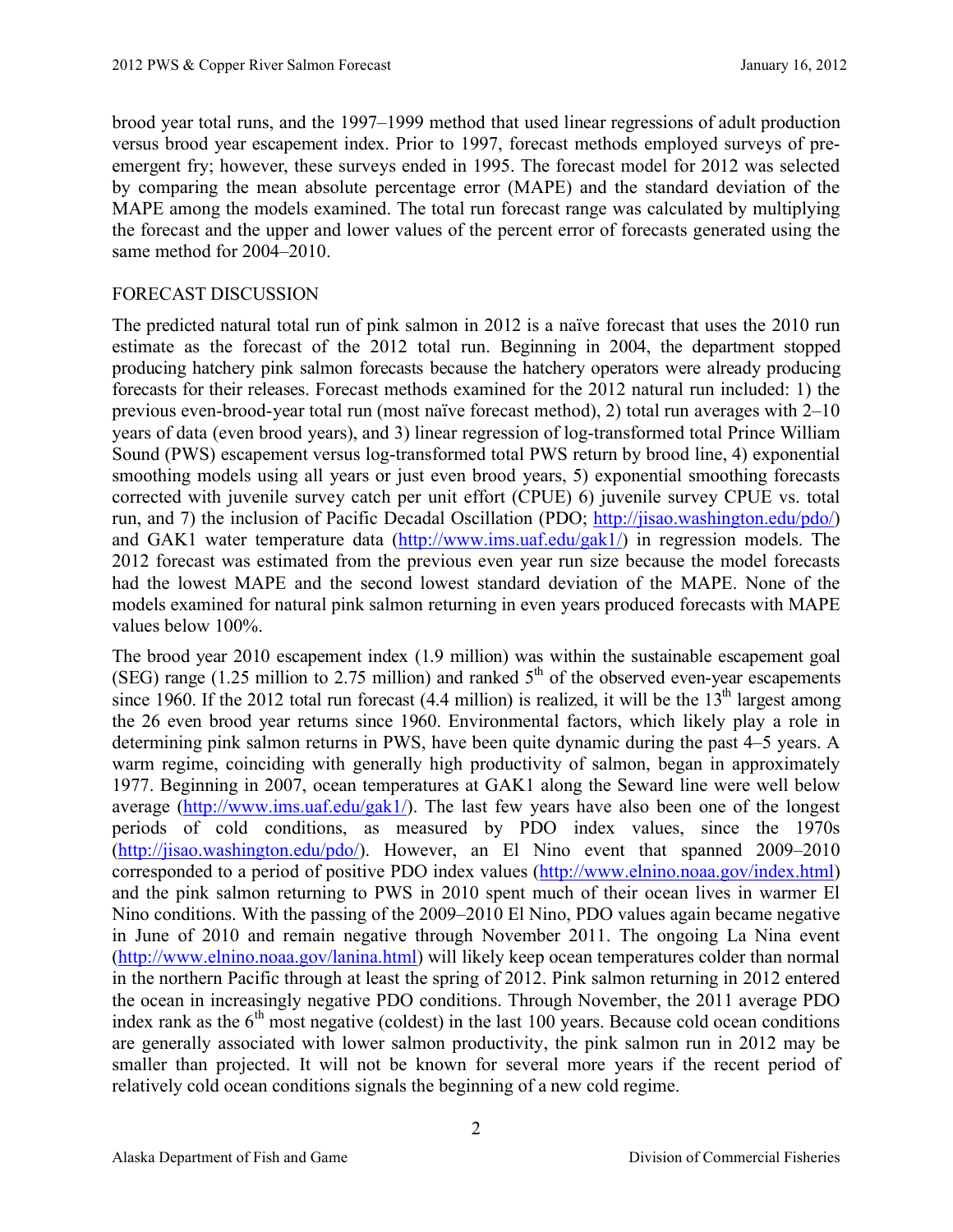## Forecast Area: Prince William Sound

Species: Chum Salmon (wild only)

Preliminary Forecast of the 2012 Run

| <b>Natural Production</b>              | Forecast Estimate (thousands) | Forecast Range (thousands) |
|----------------------------------------|-------------------------------|----------------------------|
| Prince William Sound General Districts |                               |                            |
| Total Run                              | 236                           | $101 - 382$                |
| Escapement Goal <sup>a</sup>           | 200                           |                            |
| Harvest Estimate <sup>b</sup>          | 36                            | $0 - 182$                  |

<sup>a</sup> ADF&G intends to manage each district with an existing lower-bound sustainable escapement goal for the long-term average escapement to the district (total of 200,000 chum salmon for the Eastern, Northern, Coghill, Northwestern, and Southeastern districts combined). The sum of the lower-bound sustainable escapement goals for all districts with escapement goals is 91,000.

**b** Includes the harvests from commercial, subsistence, and sport fisheries.

## FORECAST METHODS

We evaluated several naïve methods for the 2012 PWS wild chum salmon forecast, including average run size for the previous 2, 3, 4, 5 and 10 years and total run size from the previous year. From these models, total run size from the previous year had the lowest mean absolute percent error (MAPE) and was chosen as the forecasting method for 2012. The total natural run by year was estimated as the total commercial harvest contribution combined with the escapement index. The escapement index is calculated as the area under the curve of weekly aerial escapement surveys adjusted for estimates of stream life. No adjustments to the escapement index were made for aerial observer efficiency, the proportion of the total escapement represented by the index streams, or the number of hatchery strays in streams. The CPF harvest contributions of natural stock chum salmon were estimated using pre-hatchery average wild runs (2002 and 2003) or thermally marked otolith estimates (2004–2011) for each district in PWS. The range for the total run forecast was calculated by multiplying the forecast with the upper and lower values of the maximum prediction error of the actual runs from published forecast runs (1990 through 2011):

$$
\pm \hat{y}_{t+1} \times (\hat{y}_{t+1}/(\sigma_m - 1))
$$

with

$$
\sigma_i = (y_i - \hat{y}_i)/y_i
$$

Where  $\hat{y}_{t+1}$  is the forecast for the following year based on the previous year's total run size,  $\sigma_i$  is the proportional forecast error for individual previous years,  $\sigma_m$  is the minimum and maximum proportional errors from all previous forecasts (largest and smallest  $\sigma_i$ ) and  $\gamma_i$  and  $\hat{\gamma}_i$  are the actual and forecast total run sizes for individual previous years, respectively.

#### FORECAST DISCUSSION

Beginning in 2004, the department stopped producing hatchery chum salmon forecasts because the hatchery operators were already producing forecasts for their releases. Our ability to accurately forecast natural chum salmon stocks is limited by the small amount of data available. Estimates of natural stock contributions to CPF were unavailable prior to 2003. From 2003–2011 natural chum salmon contribution estimates based on thermally marked otoliths were available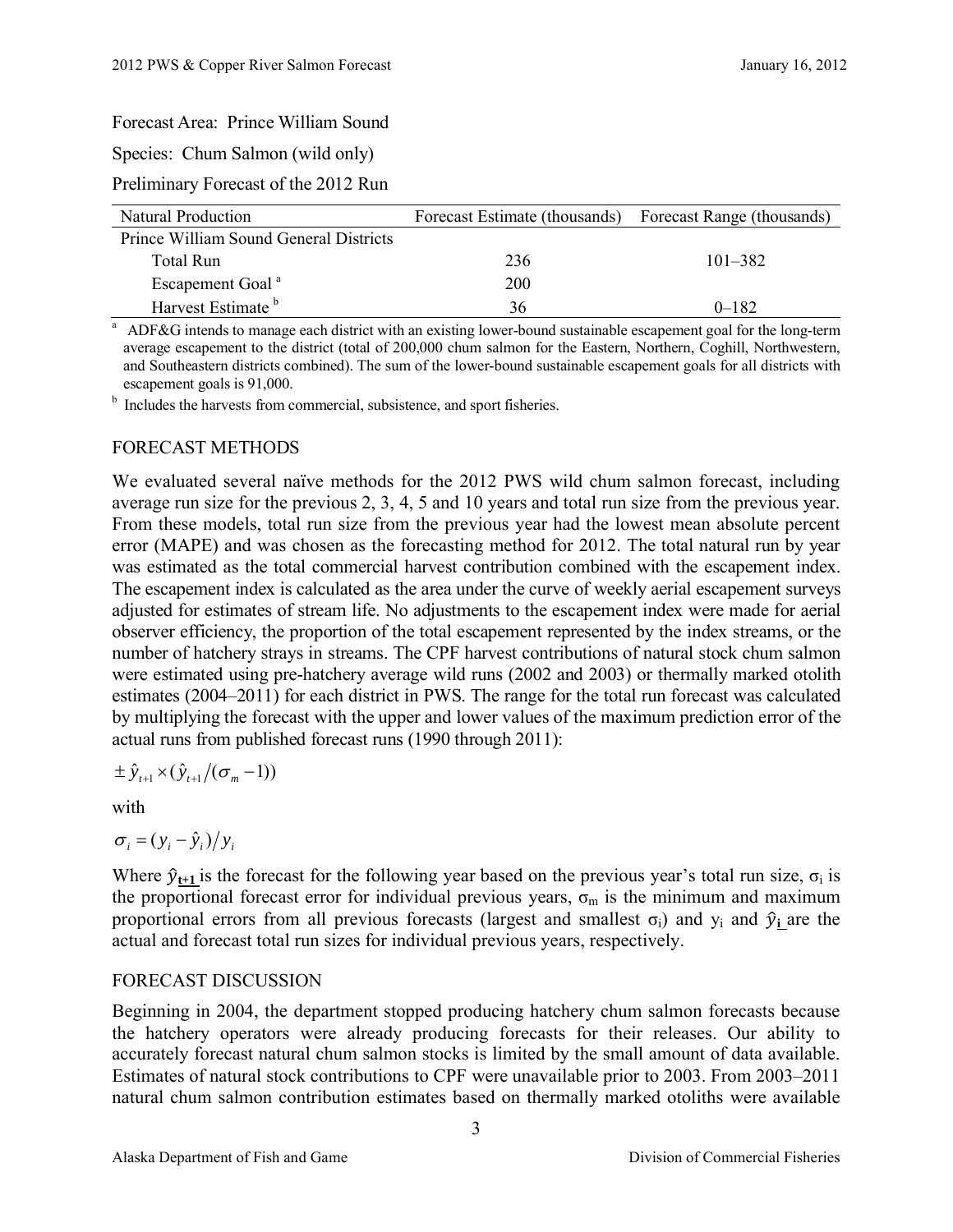for the Coghill and Montague districts. Contribution estimates from thermal marked otoliths in other districts have been available since 2004. Historical chum salmon age data from escapements and CPF harvests are unavailable for most districts of PWS. If the 2012 wild chum salmon forecast of 235,500 is realized, it would be the  $2<sup>nd</sup>$  smallest since 1970. For comparison, the estimated total run size was well over 1.3 million from 1981–1988, but has not surpassed 1 million since 1988.

The cold ocean temperatures and negative PDO index values discussed previously for pink salmon may also negatively affect the run of chum salmon in 2012.

Forecast Area: Prince William Sound

Species: Sockeye Salmon (wild only)

Preliminary Forecast of the 2012 Run

|                                    | <b>Forecast Estimate</b> | <b>Forecast Range</b> |
|------------------------------------|--------------------------|-----------------------|
| <b>Natural Production</b>          | (thousands)              | (thousands)           |
| Prince William Sound, Coghill Lake |                          |                       |
| <b>Total Run</b>                   | 321                      | 184–458               |
| Escapement Goal <sup>a</sup>       | 30                       |                       |
| Harvest Estimate <sup>b</sup>      | 291                      | 154–428               |
| Prince William Sound, Eshamy Lake  |                          |                       |
| <b>Total Run</b>                   | 53                       | $29 - 77$             |
| Escapement Goal <sup>c</sup>       | 21                       |                       |
| Harvest Estimate <sup>b</sup>      | 33                       | $9 - 57$              |
| <b>Total Production</b>            |                          |                       |
| Run Estimate                       | 374                      | $230 - 510$           |
| <b>Escapement Goal</b>             | 51                       |                       |
| Common Property Harvest b, d       | 324                      | 180–460               |

<sup>a</sup> The escapement goal of 30,000 for Coghill Lake is the median of historical escapement estimates and the SEG range is 20,000–60,000. The upper end was increased in 2011 from 40,000 to 60,000.

<sup>b</sup> Includes the harvests from commercial, subsistence, and sport fisheries.

 $c$  The escapement goal of 20,500 for Eshamy Lake is the midpoint of the biological escapement goal (BEG) range (13,000–28,000).

<sup>d</sup> The total PWS harvest estimate does not include the average annual commercial harvest of approximately 6,600 sockeye salmon in Unakwik District.

#### FORECAST METHODS

The natural sockeye salmon run forecast to Coghill Lake is the total of estimates for 5 age classes. A linear regression model with natural log-transformed data was used to predict returns of age-1.3 sockeye salmon. This linear regression model was parameterized using the historical relationship between returns of age-1.3 sockeye salmon and returns of the age-1.2 fish one year previous (sibling model), which are from the same brood year. For example, the model to predict the return of age-1.3 sockeye salmon in 2012 used the return of age-1.2 fish in 2011 as the input parameter. We used a similar regression model to predict the total return of age-1.2 sockeye salmon returning to Coghill Lake. Predicted returns of age-1.1, -2.2, and -2.3 sockeye salmon were calculated as the 1974–2010 mean return of that age class. Harvest, escapement, and age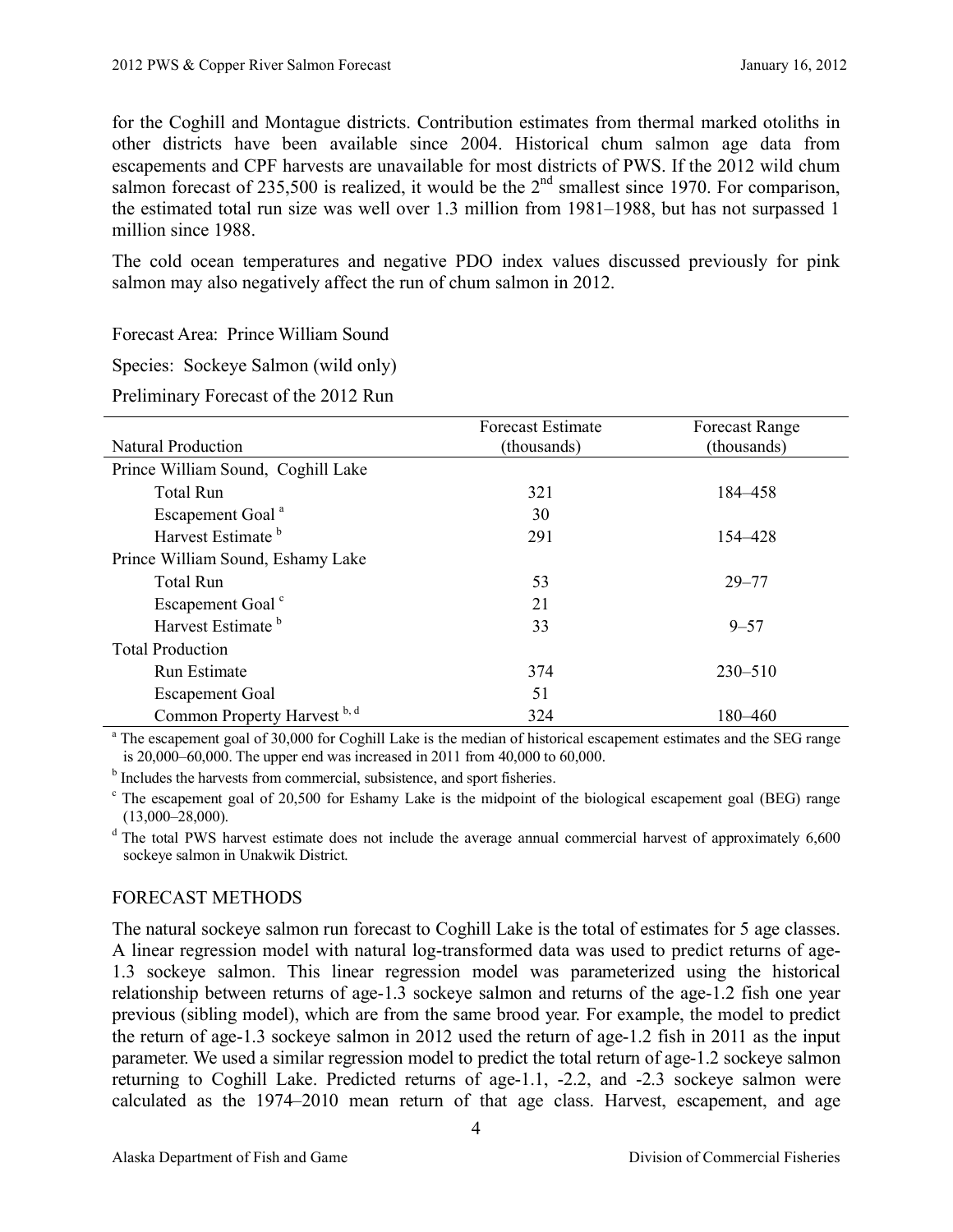composition data are available for Coghill Lake sockeye salmon runs since 1962; however, inclusion of escapements prior to the installation of a full weir in 1974 reduced forecast reliability. Therefore, only data collected since 1974 were used to estimate model parameters, calculate individual age class forecasts, and generate 80% prediction intervals. An approximate 80% prediction interval for the total run forecast was calculated using the squared deviations between the 2007–2011 forecasts and actual runs as the forecast variance:

 $\hat{y} \pm t_{\alpha/2,n-1} \times MSE$ ,

where  $\hat{y}$  is the forecast prediction from the linear regression model described above, *t* is the critical value, n is the sample size and MSE is the mean squared error. Historically, sibling model estimates of age-1.3 returns to Coghill Lake have a much lower MAPE  $(\sim]34\%$  than the sibling model used to predict returns of age-1.2 fish (~92%).

The forecast of the natural sockeye run to Eshamy Lake has historically been based on the assumption that returns followed a 4-year cycle with leap years the strongest year. However, this apparent cycle has broken down in recent years and the 2012 forecast is simply the average annual returns since 1989. Eshamy Lake escapement has been enumerated at a weir since 1950, except 1987 and 1998. Commercial harvest data are available for the same period, but age composition data are available for only some years after 1962. Data collected since 1970, excluding 1987 and 1998, were used to calculate the forecast. The 80% prediction interval was calculated using the equation described for Coghill Lake wild sockeye.

PWS total run and common property harvest forecasts were calculated from the sum of Coghill and Eshamy lakes midpoint forecasts. The 80% prediction intervals were calculated as the sum of the point estimates plus/minus the square root of the sum of the squared differences between the individual point estimates and 80% prediction intervals for Coghill and Eshamy lakes.

# FORECAST DISCUSSION

Beginning in 2004, the department stopped forecasting hatchery runs of sockeye salmon to Main Bay Hatchery (MBH) because hatchery operators were already producing forecasts. Coghill Lake has dynamic limnological characteristics that significantly impact the sockeye salmon population. Studies conducted in the mid-1980s and early 1990s indicated the lake may be zooplankton limited. As a result, the biological escapement goal (BEG) midpoint was lowered in 1992 (from 40,000 to 25,000) to allow zooplankton populations to recover. Fertilizers were added to the lake (1993–1996) in a cooperative project with the U.S. Forest Service to improve the forage base for rearing sockeye salmon juveniles. In 2005, current data were reviewed and the midpoint escapement goal remained unchanged while the goal type was changed from a BEG to an SEG. Also, in 2002 the department began collecting limnological data to monitor basic lake characteristics. In 2011, the upper end of the Coghill Lake SEG was increased from 40,000 to 60,000 (new range = 20,000 to 60,000). The department will manage for the long-term median of 30,000 beginning in 2012. The Coghill Lake natural run escapement has been within or above the escapement goal range every year since 1995. If achieved, the 2012 total run forecast midpoint (321,000) would be the largest run since 1988. The majority (298,000) of the overall Coghill Lake wild sockeye salmon forecast is predicted to come from age-1.3 fish from the 2007 brood year. This brood year has produced a record return of age-1.1 fish in 2010 and substantial numbers of age-1.2 fish (105,000) in 2011. Other factors that may influence the Coghill Lake wild sockeye salmon run in 2012 are the 2009–2010 El Nino event

Alaska Department of Fish and Game Division of Commercial Fisheries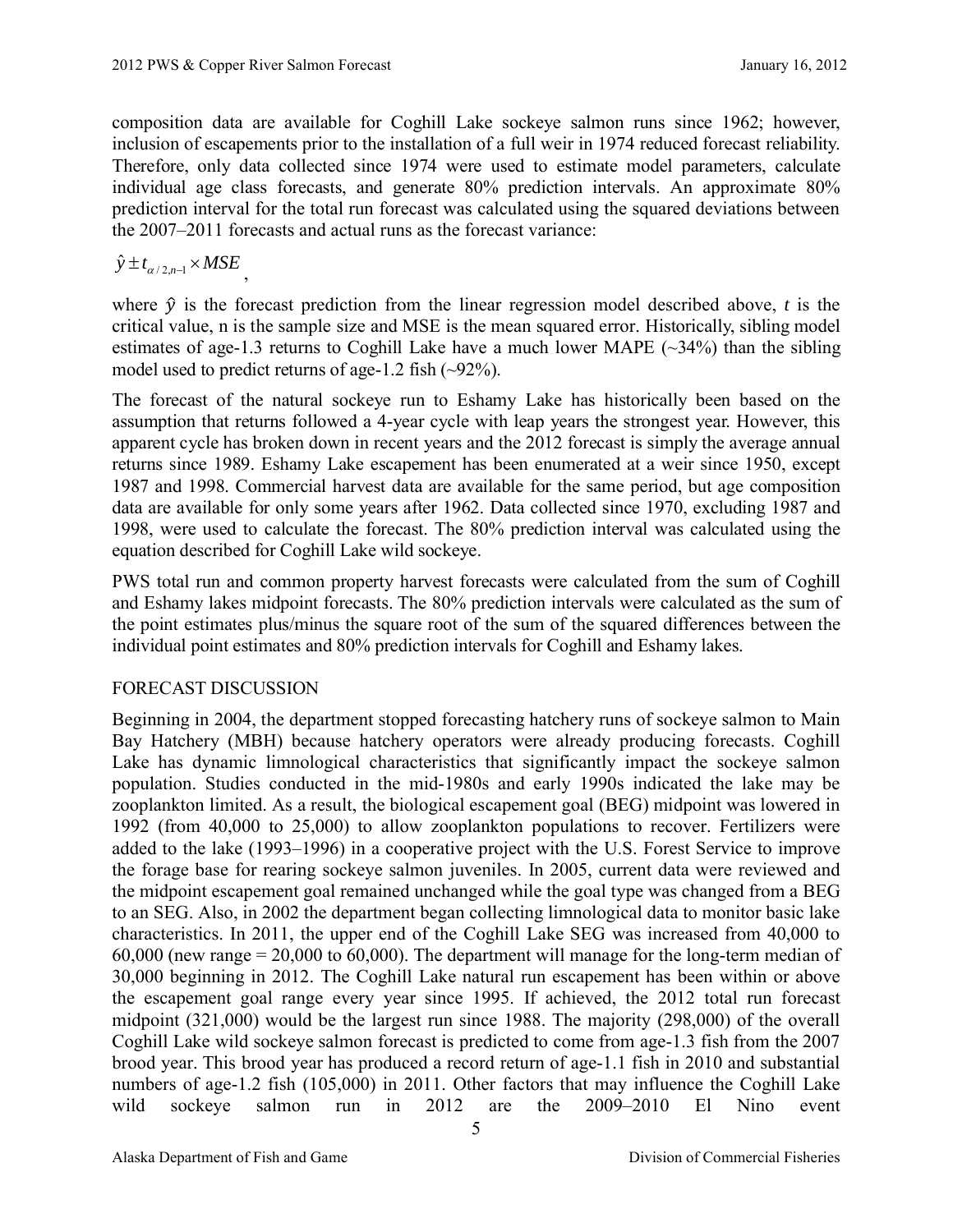(http://www.elnino.noaa.gov/index.html) and the trend towards cooler ocean temperatures since 2007 (http://jisao.washington.edu/pdo/).

Historically, the Eshamy Lake natural stock was the largest natural stock contributor to CPF harvests of sockeye salmon in PWS outside of the Coghill District, and contributed to a substantial incidental harvest by the purse seine fishery in the Southwestern District. Although escapements into Eshamy River have been counted at a weir for 50 years, only periodic collection of age, sex, and size data has occurred for the Eshamy and Southwestern districts CPF harvests because of inconsistent harvest and delivery locations outside of Cordova. Contributions to CPF harvests in western PWS of sockeye salmon produced by the MBH have been estimated by recovery of coded wire tags and thermally marked otoliths. However, not all harvests can be adequately sampled, increasing the uncertainty of total run estimates for all natural and enhanced sockeye salmon stocks in western PWS. Age composition data and weir counts were not collected in 1987 and 1998 because of budget reductions. The on-going Eshamy River weir operation and thermal otolith marking of MBH sockeye salmon should produce more accurate estimates of total Eshamy Lake natural runs.

The escapement goal for Eshamy Lake was reviewed in 2008 and the range was changed. The new BEG range is 13,000 to 28,000 (midpoint 20,500). The old range was 20,000 to 40,000.

Forecast Area: Copper River

Species: Chinook Salmon

Preliminary Forecast of the 2012 Run

|                               | <b>Forecast Estimate</b> | <b>Forecast Range</b> |
|-------------------------------|--------------------------|-----------------------|
| Natural Production            | (thousands)              | (thousands)           |
| Total Run                     | 54                       | $33 - 87$             |
| Escapement Goal <sup>a</sup>  | 27                       |                       |
| Harvest Estimate <sup>b</sup> | つつ                       | $6 - 60$              |

<sup>a</sup> The Chinook salmon spawning escapement goal of 24,000 is a lower bound sustainable escapement goal. ADF&G intends to manage for the estimated long-term average escapement of 27,000 Chinook salmon.

b The harvest by all fisheries (subsistence, personal use, sport, and commercial) while still achieving the average spawning escapement. The projected commercial common property harvest is 19,800.

# FORECAST METHODS

Forecast methods examined for the Chinook salmon forecast included: 1) a pseudo-sibling model using commercial harvest age data and inriver abundance estimated as the Miles Lake sonar count multiplied by the proportion of Chinook salmon in the Chitina Subdistrict personal use fishery (brood years 1977–2005), 2) a pseudo-sibling model using commercial harvest age data and inriver abundance data from the mark-recapture program (brood years 1993–2005), 3) the previous year's run size (most naïve method), and 4) mean total run size estimates (2, 3, 4, and 5 year averages). The first pseudo-sibling model using log transformed data produced reasonable model fits for age 1.2 to predict age 1.3 ( $p < 0.01$ ), but marginal fits for the model using age 1.3 to predict age 1.4 ( $p = 0.08$ ). Additionally, retrospective forecasts using the pseudo-sibling models had larger MAPE than mean run size models. Retrospective forecasts using the previous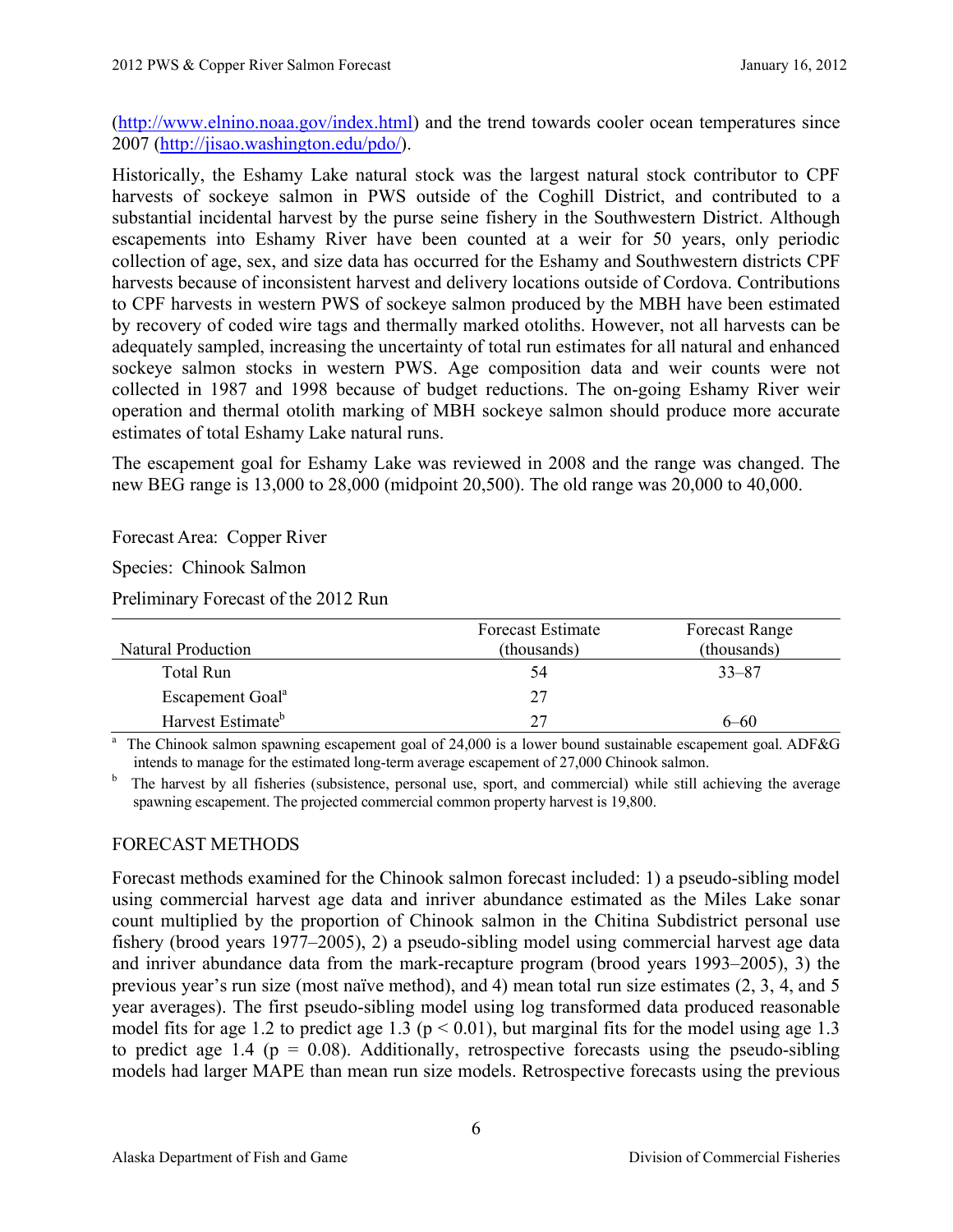year's run size had a smaller MAPE (27%) and a smaller standard deviation of the MAPE (15%) than other mean run forecasts and was used as the forecast for 2012.

The range for the total run forecast was calculated as:

$$
\pm \hat{y}_{t+1} \times (\hat{y}_{t+1}/(\sigma_m - 1))
$$

with

$$
\sigma_i = (y_i - \hat{y}_i)/y_i
$$

where  $\hat{y}_{t+1}$  is the forecast for the following year based on the previous year's total run size,  $\sigma_i$  is the proportional forecast error for individual previous years,  $\sigma_m$  is the minimum and maximum proportional errors from all previous forecasts (largest and smallest  $\sigma_i$ ), and  $\gamma_i$  and  $\hat{\gamma}_i$  are the actual and forecast total run sizes for individual previous years, respectively.

The harvest forecast is the total run estimate minus the average escapement of 27,000 since 1980 as determined from catch-age analysis and mark–recapture point estimates.

## FORECAST DISCUSSION

The department did not generate a formal Chinook salmon total run forecast between 1998 and 2007 because of inadequate number of inriver abundance or spawning escapement estimates. Forecasts made prior to 1998 used aerial survey indices adjusted to approximate the total escapement. These forecasts performed poorly, especially after the number of aerial surveys was significantly reduced in 1994. In 1999 the Sport Fish Division of the Alaska Department of Fish and Game began a mark-recapture program to estimate the inriver abundance of Chinook salmon. The Native Village of Eyak became a collaborator on the project and eventually took the lead in its operation. There are currently 13 years (1999–2011) of inriver abundance estimates.

The 2012 total run forecast point estimate of  $54,000$  is  $~18,000$  fish below the 13-year average  $(1999-2011$  average = 72 thousand). The age-6 component of this forecast could be reduced from two significant flood events in August and October of 2006 and the generally cooler ocean conditions measured in the North Pacific since 2007. If realized, the 2012 forecast total run would be the  $26<sup>th</sup>$  largest since 1980.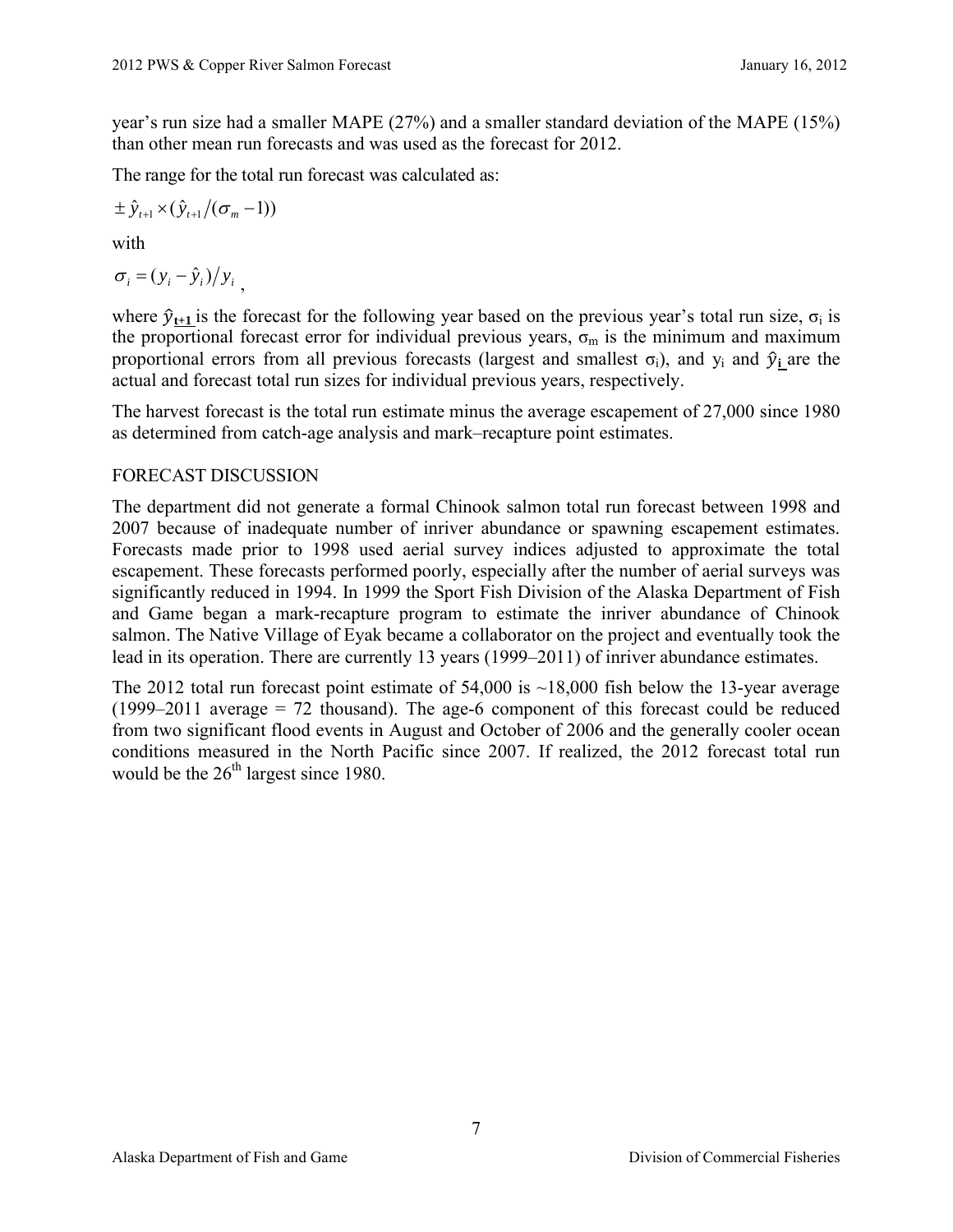## Forecast Area: Copper River

#### Species: Sockeye Salmon

Preliminary Forecast of the 2012 Run

|                                              | <b>Forecast Estimate</b> |                            |
|----------------------------------------------|--------------------------|----------------------------|
| <b>Natural Production</b>                    | (thousands)              | Forecast Range (thousands) |
| <b>Total Run</b>                             | 1,810                    | $1,060 - 2,560$            |
| Escapement Goal <sup>a</sup>                 |                          |                            |
| <b>Upper Copper River</b>                    | 450                      |                            |
| Copper River Delta                           | 169                      |                            |
| Common Property Harvest <sup>b</sup>         | 1,190                    | $520 - 1,860$              |
| Hatchery and Supplemental Production         |                          |                            |
| PWSAC - Gulkana Hatchery                     |                          |                            |
| Hatchery Run                                 | 330                      | 200-470                    |
| <b>Broodstock Needs</b>                      | 20                       |                            |
| Supplemental Escapement <sup>c</sup>         | 80                       |                            |
| Common Property Harvest <sup>b</sup>         | 230                      | $100 - 370$                |
| <b>Total Production</b>                      |                          |                            |
| Run Estimate                                 | 2,150                    | 1,250-3,040                |
| Natural Escapement Goal                      | 619                      |                            |
| <b>Broodstock Needs</b>                      | 20                       |                            |
| Supplemental Escapement <sup>c</sup>         | 80                       |                            |
| Upper Copper River Inriver Goal <sup>d</sup> | 676                      |                            |
| Common Property Harvest <sup>e</sup>         | 1,430                    | $730 - 2,120$              |

<sup>a</sup> The upper Copper River escapement goal of 450,000 sockeye salmon is the historical average spawning escapement. The new sustainable escapement goal (SEG) adopted in 2011 is 360,000–750,000). The Copper River delta escapement goal is the average aerial survey peak count (84,500) multiplied by 2 to adjust for proportion of the total number of fish observed by aerial observers (SEG = 55,000 to 130,000).

<sup>b</sup> Includes the harvests from commercial, subsistence, personal use, and sport fisheries.

<sup>c</sup> Hatchery production that will not be harvested to ensure that natural escapement to the upper Copper River is achieved, because natural stocks cannot sustain the higher exploitation rates of hatchery stocks.

 $d$  The upper Copper River inriver goal categories include spawning escapement (sockeye and other salmon); sport, subsistence, and personal use fishery harvests; and hatchery broodstock and supplemental escapement (5 AAC 24.360 (b)). The inriver goal estimate is preliminary until upriver harvest estimates for 2011 are available.

 $e$  The commercial common property harvest midpoint estimate is 1,230,000 sockeye salmon and the 80% PI is 530,000 to 1,930,000. The point estimate for all harvests combined is calculated as the total run estimate minus the sockeye salmon portion of the inriver goal and the Copper River Delta escapement goal.

# FORECAST METHODS

Forecast methods for 2012 are similar to those used since 1998. The forecast of natural sockeye salmon to the Copper River is the total of estimates for 6 age classes. Linear regression models with log-transformed data were used to predict returns for age-1.2, -1.3, and -2.2 sockeye salmon. These 3 age classes were predicted from the relationship between returns of that age class and returns of the age class one year younger from the same brood year (sibling model). The predicted return of age-1.1, -0.3, and -2.3 sockeye salmon were calculated as the 5-year (2007– 2011) mean return of those age classes. The total common property harvest forecast was calculated by subtracting the Gulkana Hatchery broodstock, hatchery surplus, and wild stock escapement goal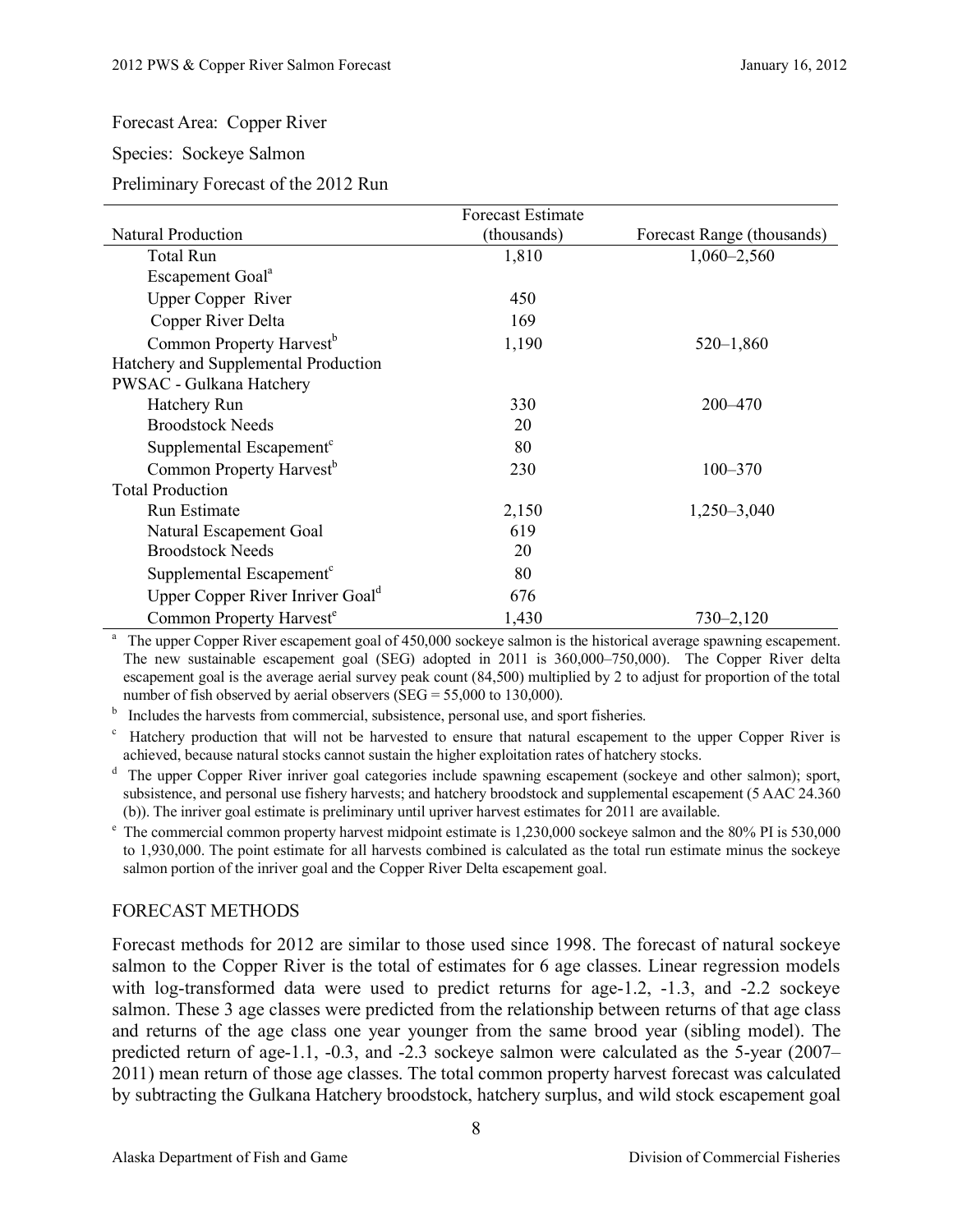needs (upriver and delta) from the total run forecast. The commercial common property estimate was calculated by subtracting from the total run a preliminary estimate of the inriver goal categories (5 AAC 24.360(b)) and the Copper River Delta spawning escapement goal. The 80% prediction bounds for the total run and harvest forecast were calculated using the method described previously for Coghill Lake sockeye salmon except only the years 1983–2010 were used in the calculation of mean squared error.

Supplemental production from Gulkana Hatchery remote releases to Crosswind and Summit lakes was predicted using age specific smolt-to-adult survival estimates from brood years 1995– 1998. The survival estimates were calculated using coded wire tag recoveries in harvests and enumerated adult escapements. Supplemental production from Gulkana I and Gulkana II hatcheries was estimated from fry releases and a fry-to-adult survival of 1.5%. The run was apportioned to brood year using a maturity schedule of 13% age 4 and 87% age 5. An estimated exploitation rate of 70% was used to project the total harvest of Gulkana Hatchery stocks in 2012. The 80% prediction interval for the forecast of supplemental production was calculated using the mean square error estimate of the total run described above for Coghill Lake sockeye salmon.

## FORECAST DISCUSSION

Forecasts prior to 1998 relied on the relationship between numbers of spawners and subsequent returns, using return-per-spawner values for parent year abundance similar to the dominant age class (age 5) of the forecast year. Because average return-per-spawner values do not reflect recent production trends, and because returns are still incomplete from the recent brood years, linear regressions of brood-year sibling returns were used for forecasts beginning in 1998. Additionally, more precise estimates of survival and contributions from hatchery production for brood years and release locations were available from coded wire tag recoveries in harvests and escapements for brood years 1995–1998.

Historical estimates of Gulkana Hatchery production prior to 1995 are considered imprecise. Improved contribution estimates for brood years 1995–1998 indicated large contributions from supplemental production and smolt-to-adult survival estimates for Crosswind Lake releases that averaged about 20%. Fish marked with strontium chloride (Sr) began returning in 2003 (age-4 fish) and the majority of the adult run (age-4 and age-5 fish) was marked beginning in 2004. Fish from all release locations (Gulkana I and Gulkana II hatchery sites and Crosswind and Summit lakes) are now marked, but all fish have the same mark. We can estimate the total contribution of enhanced fish from all Gulkana Hatchery releases, but unless different marks for individual releases can be developed, forecasts will soon be limited to using fry-to-adult survival estimates and estimated maturity schedules to forecast total enhanced production.

The spawning escapement goals for the upper Copper River and Copper River delta were reviewed in 2011. The upper Copper River spawning escapement goal was changed from and SEG of 300,000–500,000 to 360,000–750,000. This change was because of the conversion of Bendix sonar counts to DIDSON sonar equivalent counts and an update in the years used in the goal calculation. There was no change to the Copper River delta SEG of 55,000 to 130,000.

The 2012 run will be composed primarily of returns from brood years 2007 and 2008. Five-yearold fish (brood year 2007) are expected to predominate Copper River delta and upper Copper River runs. The Miles Lake cumulative sonar count for 2007 was above the cumulative objective